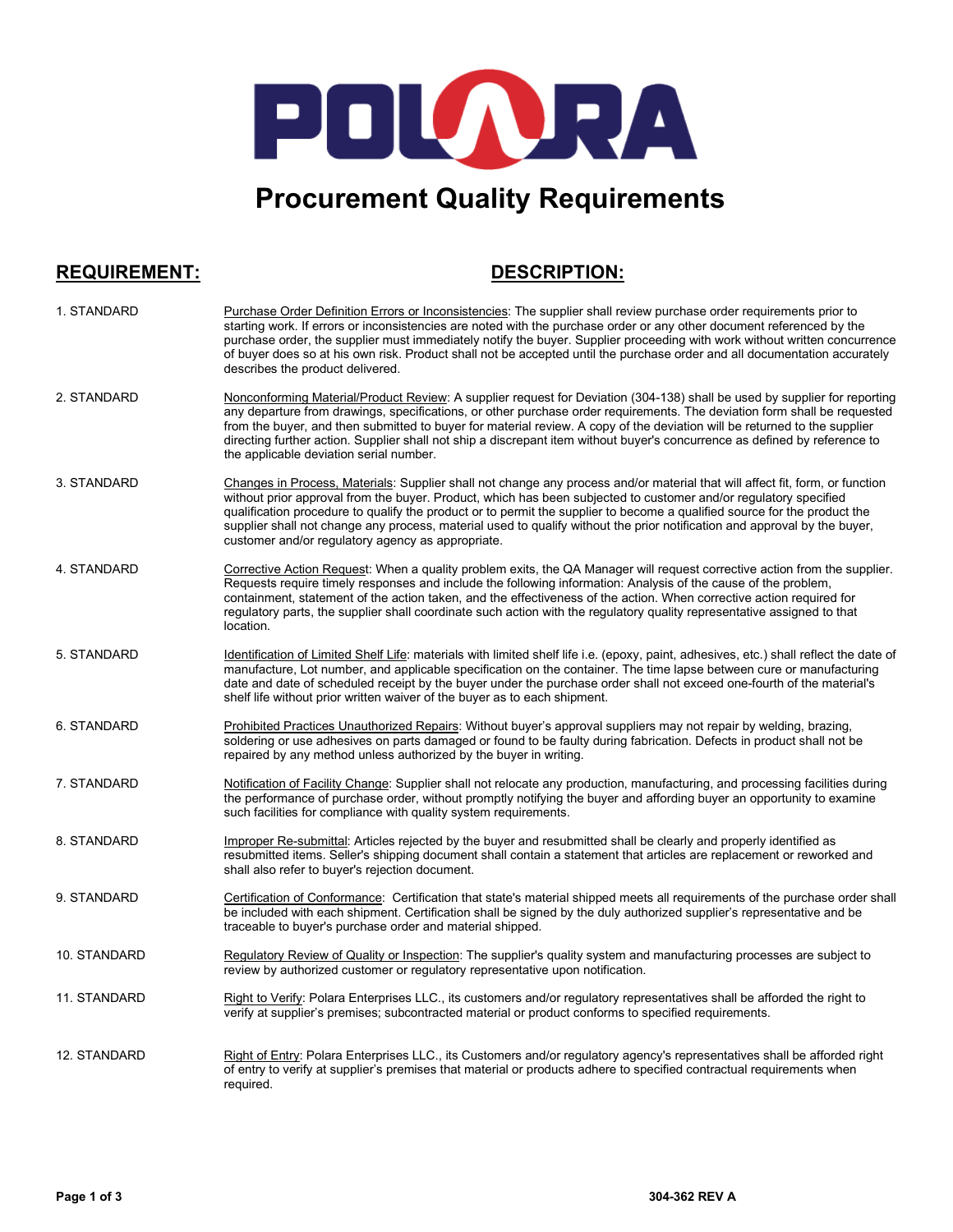

# **Procurement Quality Requirements**

## **REQUIREMENT: DESCRIPTION:**

| 13. STANDARD                                                                                                                                       | Control of Quality Records: Suppliers shall maintain quality records within their quality system. Parts records shall be<br>retained for a minimum of 7 years including traceable/serialized part records. Electronic media shall be backed up to<br>prevent document loss. After the retention period, these records may be disposed of in such a manner not affecting the<br>confidentiality/nondisclosure agreement. Records shall be maintained in such a manner to prevent loss or deterioration of<br>records as well as being readily retrievable.                                                                                                                                                                                                                                                                                                                                                |  |
|----------------------------------------------------------------------------------------------------------------------------------------------------|----------------------------------------------------------------------------------------------------------------------------------------------------------------------------------------------------------------------------------------------------------------------------------------------------------------------------------------------------------------------------------------------------------------------------------------------------------------------------------------------------------------------------------------------------------------------------------------------------------------------------------------------------------------------------------------------------------------------------------------------------------------------------------------------------------------------------------------------------------------------------------------------------------|--|
| 14. STANDARD                                                                                                                                       | Requirement Flow Down: The supplier shall provide complete flow down of all purchase order and customer<br>requirements to their sub-tier suppliers, to ensure conformity of manufacturing, inspection, testing, and documentation<br>requirements including key characteristics supporting the processes where required.                                                                                                                                                                                                                                                                                                                                                                                                                                                                                                                                                                                |  |
| 15. STANDARD                                                                                                                                       | Preservation of Product: (FOD): The supplier shall preserve the conformity of the product during internal processing and<br>delivery and have provisions for the prevention, detection, and removal of foreign objects. Preservation shall also apply to<br>the constituent parts of a product.                                                                                                                                                                                                                                                                                                                                                                                                                                                                                                                                                                                                          |  |
| 16. STANDARD                                                                                                                                       | Counterfeit Parts: Supplier represents and warrants that only new and authentic materials are used in products required<br>to be delivered to Polara Enterprises LLC. and that the Work delivered contains no Counterfeit Parts. No other material,<br>part, or component other than a new and authentic part shall be used unless approved in advance in writing by the Polara<br>Enterprises LLC Management and Procurement Representatives. To further mitigate the possibility of the inadvertent use<br>of Counterfeit Parts, Supplier shall only purchase authentic parts/components directly from the Original Equipment<br>Manufacturers ("OEMs")/OCMs or through the OEM's/OCM's authorized distribution chain. Supplier must make available<br>to Polara Enterprises LLC, upon request, OEM/OCM documentation that authenticates traceability of the components to<br>that applicable OEM/OCM. |  |
| 17. STANDARD                                                                                                                                       | Polara Enterprises LLC, its customer and/or regulatory agency's representatives has the right to access to all supplier<br>facilities involved in the purchase order and to all supplier applicable records, if the supplier has subcontracted the<br>materials and process, the subcontractor's faculties and records also gives the right of entry to Polara Enterprises LLC, its<br>customers and/or regulatory representatives.                                                                                                                                                                                                                                                                                                                                                                                                                                                                      |  |
| <b>ADDITIONAL SUB-CONTRACTOR</b><br><b>STANDARD REQUIREMENTS</b><br>(Suppliers performing services or making products for Polara Enterprises LLC.) |                                                                                                                                                                                                                                                                                                                                                                                                                                                                                                                                                                                                                                                                                                                                                                                                                                                                                                          |  |
|                                                                                                                                                    |                                                                                                                                                                                                                                                                                                                                                                                                                                                                                                                                                                                                                                                                                                                                                                                                                                                                                                          |  |
| 18. AS SPECIFIED                                                                                                                                   | Quality Program Plan: (Manufactured and fabricated items) Supplier shall provide a quality plan and/or control plan to<br>serve as basic documentation of the supplier's quality program tailored to the deliverable items.                                                                                                                                                                                                                                                                                                                                                                                                                                                                                                                                                                                                                                                                              |  |
| 19. STANDARD                                                                                                                                       | Calibration Services: Calibration suppliers used for calibration services shall meet the requirements of ANSI-2020, ISO<br>10012 or ISO\IEC\EN 17025.                                                                                                                                                                                                                                                                                                                                                                                                                                                                                                                                                                                                                                                                                                                                                    |  |
| 20. STANDARD                                                                                                                                       | Quality Management System: The supplier shall maintain a quality program which is in conformance with ISO 9001 or<br>equivalent, "Quality Management System Requirements.                                                                                                                                                                                                                                                                                                                                                                                                                                                                                                                                                                                                                                                                                                                                |  |
| 21. STANDARD                                                                                                                                       | Comply with the Quality Requirements: of IPC 610 class 2, IPC 620 class 2 and J-STD-001 class 2 as applicable.                                                                                                                                                                                                                                                                                                                                                                                                                                                                                                                                                                                                                                                                                                                                                                                           |  |
|                                                                                                                                                    |                                                                                                                                                                                                                                                                                                                                                                                                                                                                                                                                                                                                                                                                                                                                                                                                                                                                                                          |  |

## **REQUIREMENT: DESCRIPTION:**

### **SPECIAL REQUIREMENTS**

- 1. First Article Submissions Manufactured and Fabricated: Supplier shall provide buyer with a first article report on any new part prior to production. Subsequent lots shall require a new first article inspection in the event of a change in sub supplier, design, supplier's tooling, or material. First article data sheets shall be from each tool if multiple tools exist and from each cavity of the mold for castings. First articles shall be inspected and approved by buyer's quality. Supplier shall not submit parts from a production run prior to buyer's acceptance of first article. The first article may include the ballooned print's, detailed inspection report, calibration information of measuring instruments used, C of C, Special Process Certs, Applicable test data and raw material certifications. Quality Clause 9 is used if FAR is not required to be submitted but prepared and kept at seller's facility.
	- 2. Certificate Qualification: Qualification data (i.e., inspection and/or test data) shall be submitted to buyer for review and approval prior to first shipment.